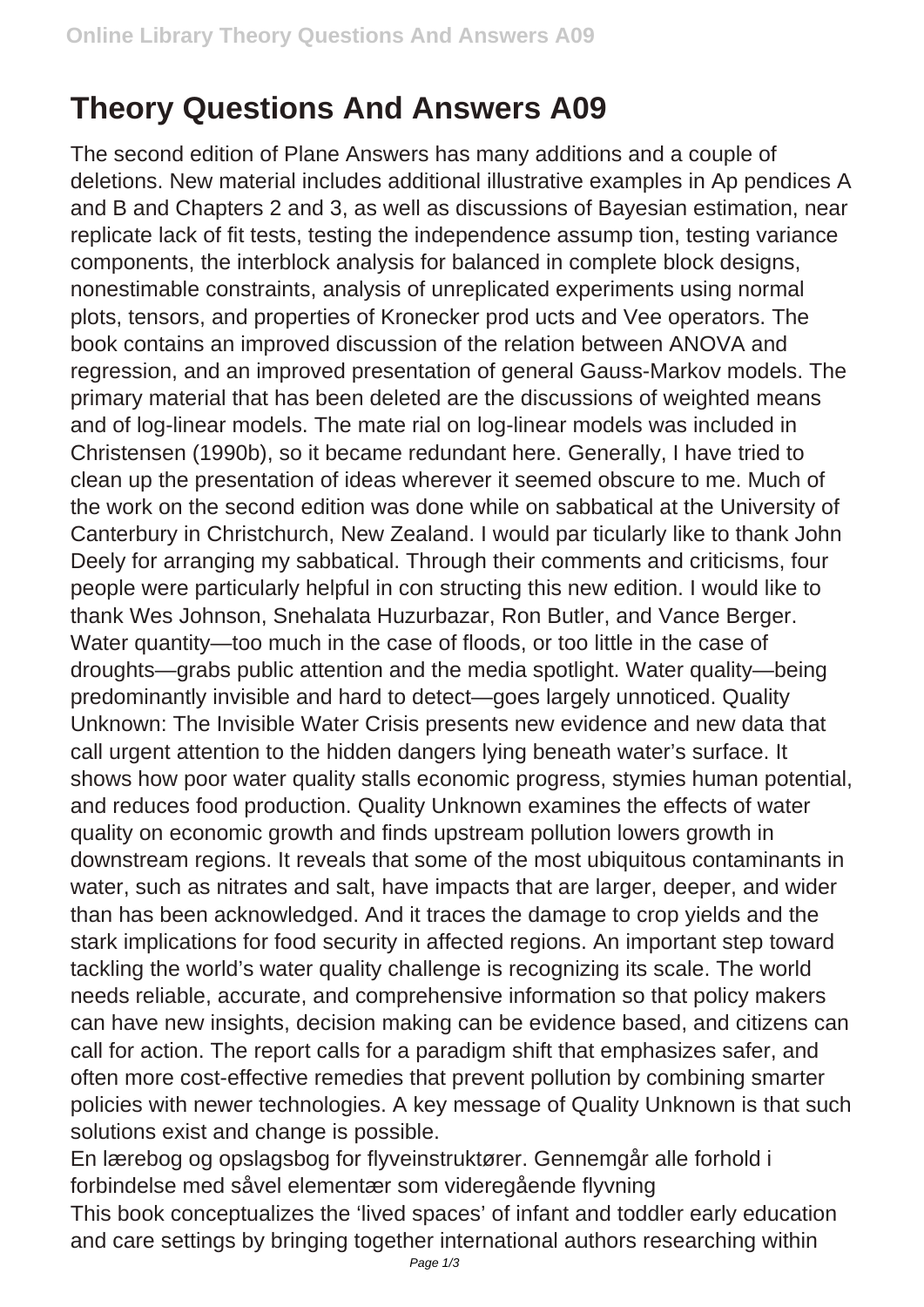diverse theoretical frameworks. It highlights diverse ways of understanding the experiences of very young children by exposing the ways that the authors are grappling with the unknown. The work explores broadly the construct and meanings of 'lived spaces' as relational spaces, interactional spaces, transitional spaces, curriculum spaces or pedagogical spaces operating within the social, physical and temporal environment of infant-toddler education settings. The book invites interchange between and among diverse theories and approaches and through this build new understanding of infants' and toddlers' experiences and interactions in early education and care settings. It also considers the implications of this work for policy and practice in infant and toddler education and care.

The Oxford Handbook of Organizational Climate and Culture presents the breadth of topics from Industrial and Organizational Psychology and Organizational Behavior through the lenses of organizational climate and culture. The Handbook reveals in great detail how in both research and practice climate and culture reciprocally influence each other. The details reveal the many practices that organizations use to acquire, develop, manage, motivate, lead, and treat employees both at home and in the multinational settings that characterize contemporary organizations. Chapter authors are both expert in their fields of research and also represent current climate and culture practice in five national and international companies (3M, McDonald's, the Mayo Clinic, PepsiCo and Tata). In addition, new approaches to the collection and analysis of climate and culture data are presented as well as new thinking about organizational change from an integrated climate and culture paradigm. No other compendium integrates climate and culture thinking like this Handbook does and no other compendium presents both an up-to-date review of the theory and research on the many facets of climate and culture as well as contemporary practice. The Handbook takes a climate and culture vantage point on micro approaches to human issues at work (recruitment and hiring, training and performance management, motivation and fairness) as well as organizational processes (teams, leadership, careers, communication), and it also explicates the fact that these are lodged within firms that function in larger national and international contexts.

Lists citations with abstracts for aerospace related reports obtained from world wide sources and announces documents that have recently been entered into the NASA Scientific and Technical Information Database.

Plane Answers to Complex QuestionsThe Theory of Linear ModelsSpringer Science & Business Media

This complete self-study course on coding combines content, practice, and selfassessment into one online learning tool that the learner can follow at his or her own pace. The online program assumes the role of instructor, guiding individuals through the material and directing them when to read relevant sections from the text, checking their comprehension along the way, and providing feedback and encouragement. Users follow the program and learn at their own pace, working through chapter "lesson lectures" and reading assigned sections of the text as they progress. Interactive exercises, questions, and activities allow users to check their comprehension and learn from immediate feedback. Illustrations clarify concepts and familiarize students with the clinical procedures they are learning to code. Chapter exams are scored and incorporated in a grade book, which users can view to evaluate their progress. A series of approximately 18